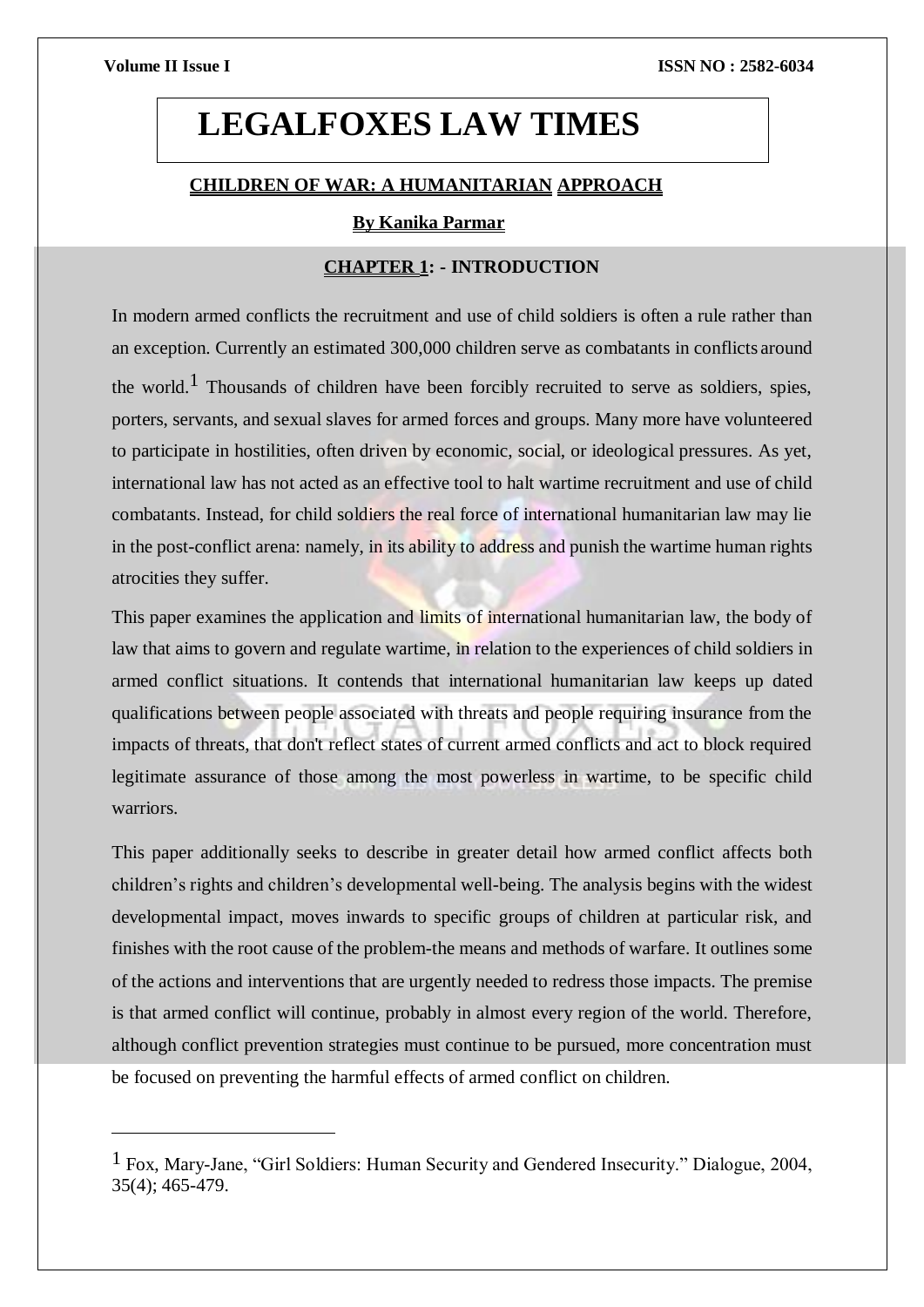## **1.1 DEFINITION OF A CHILD**

The [Convention on the Rights of the Child d](https://en.wikipedia.org/wiki/Convention_on_the_Rights_of_the_Child)efines a child as any person under the age of 18. The [Paris Principles d](https://en.wikipedia.org/wiki/Free_Children_from_War_conference)efine a child associated with an armed force or group as:

"any person below 18 years of age who is or who has been recruited or used by an armed force *or armed group in any capacity, including but not limited to children, boys and girls, used as fighters, cooks, porters, messengers, spies or for sexual purposes. The document is approved by the United Nations General Assembly. It does not only refer to a child who is taking or has taken a direct part in hostilities."2*

The Additional Protocols to the 1949 Geneva Conventions (1977, Art. 77.2), the Convention on the Rights of the Child (1989), and the Rome Statute of the International Criminal Court (2002) all prohibit state armed powers and non-state armed groups from utilizing children younger than 15 legitimately in armed conflict (technically "*hostilities*")3

LEGAL FOXES

"OUR MISSION YOUR SUCCESS"

## $2$  M. Danilenko, The statute of International Criminal Court and States, 2000, 21 Mich.J. Int'l L. 445, 480.<br><sup>3</sup> Boyden & Pual Ryder, "The Provision of Education To Children Affected By Armed

Conflict" 1996.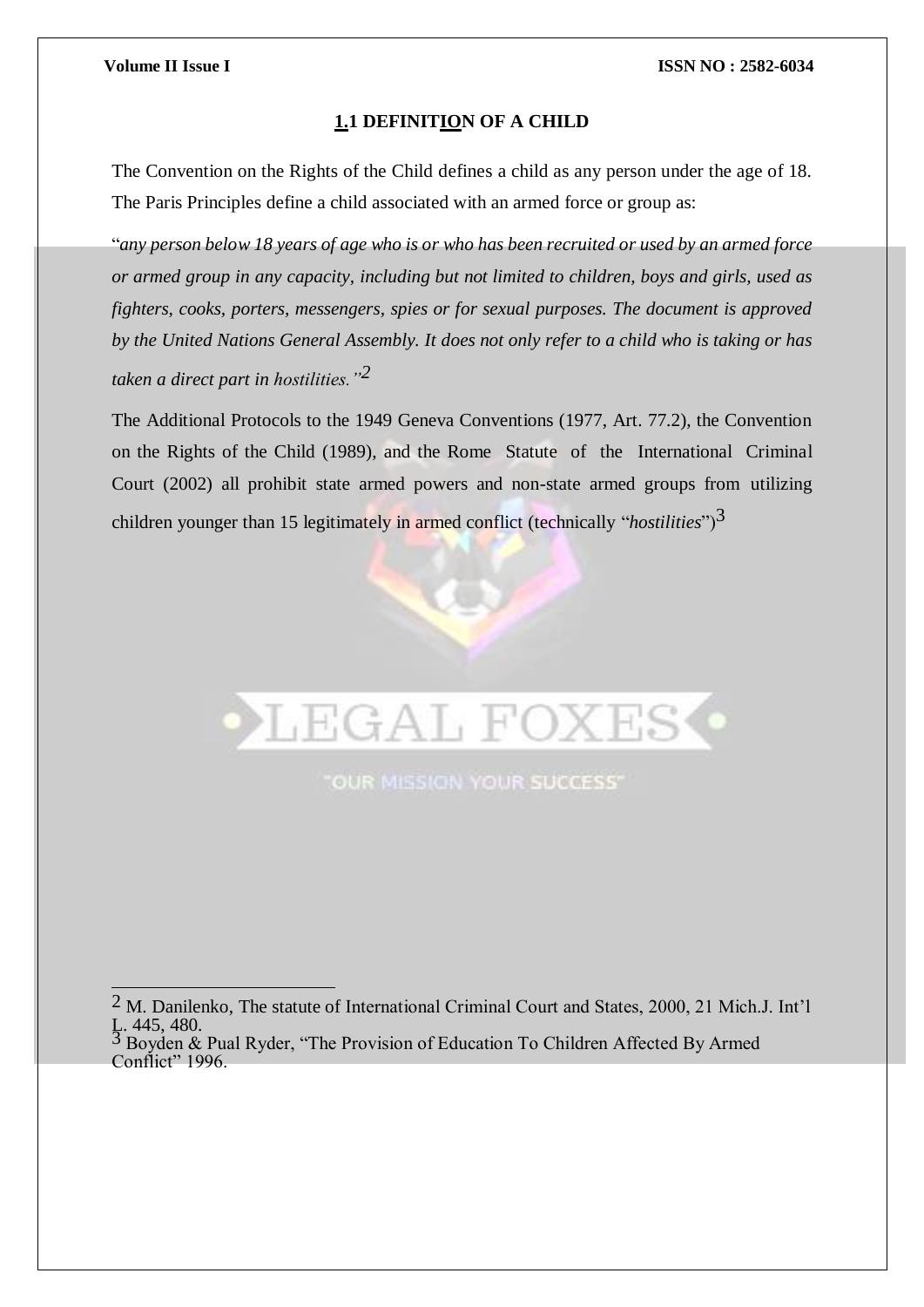## **CHAPTER 2: - THE IMPACT OF ARMED CONFLICT ON CHILDREN**

There is a tendency to consider only the direct impact of warfare on children and their families. As the following quotation demonstrates, the full consequences for children are deeper, more prolonged, and more pernicious than one might instinctively realize.

It may come as a surprise to some that in situations of armed conflict many more children die from malnutrition or preventable disease than are killed by bombs or bullets. The United Nations Children's Fund (UNICEF), for example, estimates that "*in African wars, lack of food and medical services, combined with the stress of flight, have killed about 20 times more people than have armaments.*" 4

In addition, many more children are wounded psychologically, emotionally, or culturally than are wounded physically. The widest impact of armed conflict on children is, therefore, on normal childhood development. This impact extends far beyond the immediate battle zone. War influences children in all the manners in which it influences grown-ups, yet additionally in various ways. To begin with, children are subject to the consideration, sympathy, and consideration of grown-ups who love them.

Their connections are regularly upset in the midst of war, because of the loss of guardians, extraordinary distraction of guardians in ensuring and discovering resource for the family, and enthusiastic inaccessibility of discouraged or occupied guardians. The child might be in substitute consideration with somebody who thinks about that person just marginally - family members or a shelter. A specific extent of war-influenced children lose all grown-up assurance "*unaccompanied children*," as they are known in displaced person situations.

Second, impacts in childhood may antagonistically influence the existence direction of children definitely more than grown-ups. Consider children who lose the open door for training during war, children who are compelled to move into evacuee or dislodged individual camps, where they sit tight for quite a long time in hopeless conditions for ordinary life to continue, in the event that it actually does. Consider a child handicapped in war; they may, notwithstanding loss of an appendage, sight, or psychological limit, lose the chance of tutoring and of a public activity. A young lady who is assaulted might be minimized by her general public and lose the

<sup>4</sup> Kuper, "International law concerning child civilians in armed conflict", 1975, 75.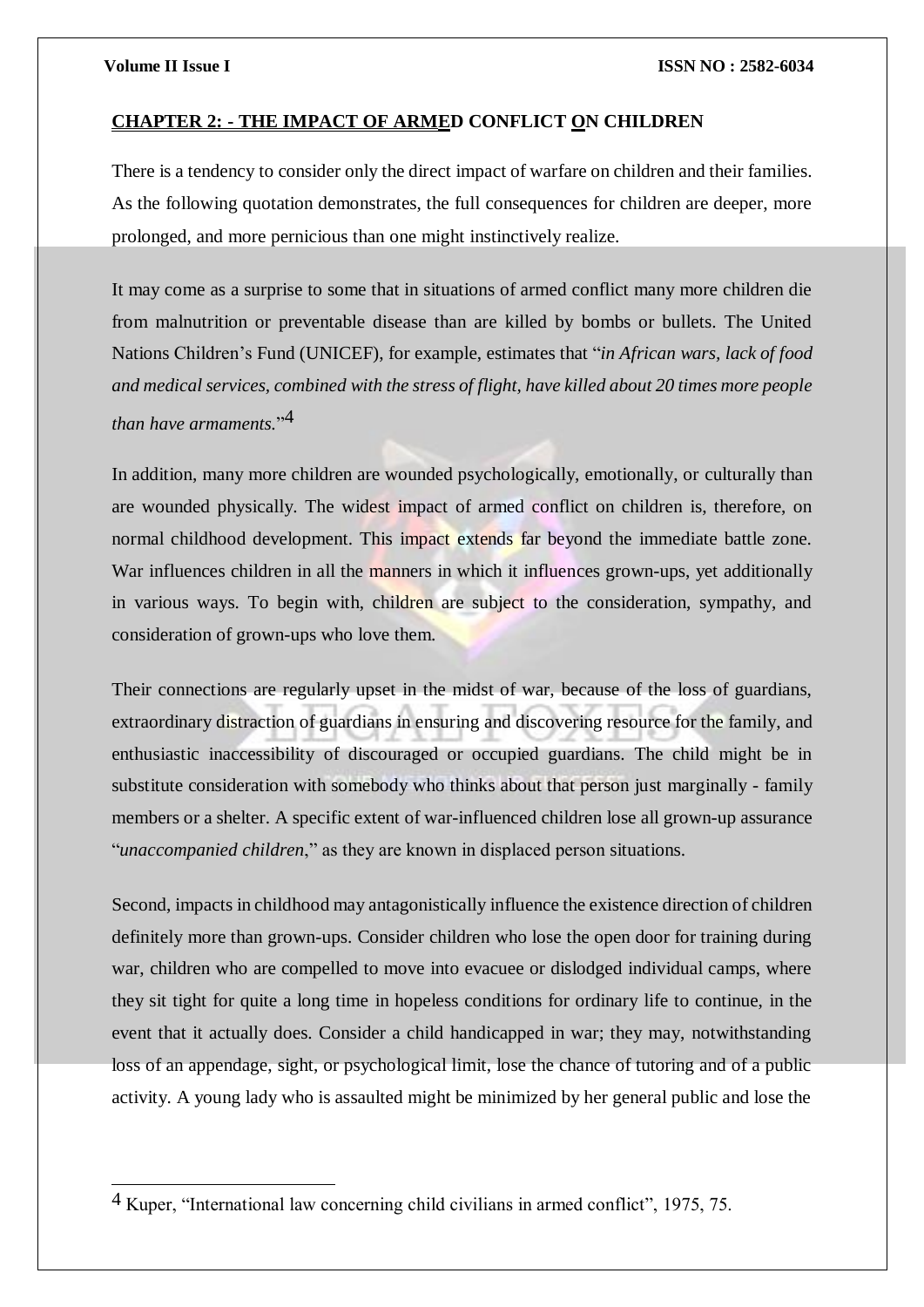open door for marriage. Long after the war has finished, these lives will never achieve the potential they had the effect of war.5

In addition to providing health care, providing access to education is also essential for a child's development. Education equips children with survival skills, provides information essential for solving problems and making decisions, promotes self-esteem, and encourages the development of analytical and reasoning powers. Access to education may help to prevent children from volunteering to join the armed forces and, at the same time, schools promote values of peace and tolerance that, one hopes, will permeate through society.

In situations of armed conflict, education has a special role to play in providing both structure and a sense of purpose to children's daily lives. A sense of normalcy, despite a chaotic environment, can be an important protection for children against psychosocial distress. In contrast, a lack of education can be a serious handicap, not merely for the individual but also for the community.6

## **2.1 CHILDREN WHO ARE COMBATANTS:**

Although it is known that the numbers of children actively participating, either directly or indirectly in armed forces or armed groups has increased significantly since the 1960s, there is little evidence as to how many children are currently soldiers. Such statistics are not normally collated by States.7 Those States involved in armed conflicts at present would find it difficult, if not impossible, to collect such figures, even if they had the political will to do so. However, in 1988 it was estimated that there were approximately 200,000 soldiers, under the age of 15 in the world.' There is little reason to think that the number has changed significantly.

While the use of children as soldiers creates a range of problems, both during the conflict and after, there are two particularly significant problems which relate to the recruitment and participation of child soldiers. The first of these might be termed the general exploitation of children and inadequate protection of their human rights as children, and the second, the psycho-social problems they suffer as a result of their participation in the fighting. Exploitation

 $\frac{5}{9}$  Dubrow, "No place to be a child: Growing up in a war zone"1991.<br> $\frac{6}{9}$  Ramos-Horta "Children of war" 1998, R 333.

<sup>&</sup>lt;sup>7</sup> Sarah Graham-Brown, "The Role of the Curriculum, in Education Rights and Minorities" 1994, 32.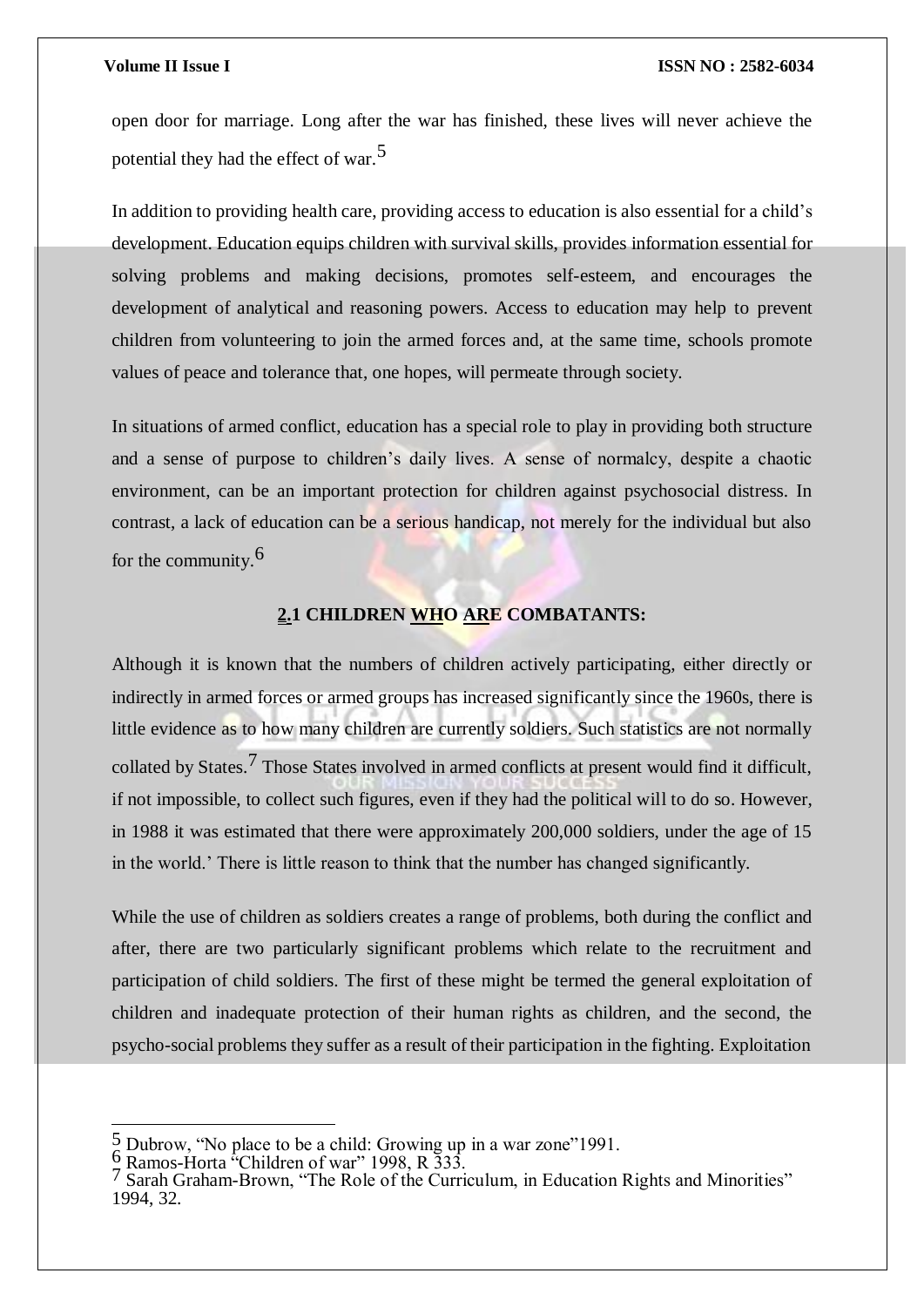of children may become soldiers through a number of routes. They may be compulsorily recruited into the army.<sup>8</sup>

Reports of the Iran/Iraq war indicate that, in Iran, children were simply picked up off the streets, from playing fields or from schools and taken away to be enrolled in the army. Alternatively, children may volunteer for the army. However, it is frequently the case that the naivety and ignorance of children is exploited to encourage them to volunteer. They may be misled as to what 'joining-up' will entail and what they will be expected to do. They may be offered economic incentives, or volunteer as a result of peer pressure or appeals to their patriotism or religious fervour.

Further, children may be called upon, or volunteer, to take an indirect part in hostilities; not fighting on the front-line, but helping in a support role.<sup>9</sup> An excuse is often given by those States which accept child soldiers, that the children were eager to volunteer themselves. However, it should be recognised that children are too young to make a voluntary and informed decision as to whether or not they should become involved in armed conflict, and an eagerness to volunteer should not be an acceptable basis on which to allow children to enrol in armed forces or groups. Children may also be more specifically exploited. Children may quite legitimately be recruited into armed forces or groups from the age of."

However, children, unlike adults over the age of 18, may not be the subject of a death sentence for an act committed while they are under 18. There is always the possibility that armed forces or groups will use children to carry out atrocities, including the killing of civilians, preserving their older soldiers from later retribution should their side lose, and in the knowledge that these children cannot be the subject of a death sentence.

A rather different form of exploitation was evident in the Iran/Iraq war. Iran recruited and used children as front line combatants. Children were conscripted by a variety of measures; intimidated, forced, misled as to their actual roles at the front, or merely lured through economic incentives to join the army. Once drafted they were given virtually no military training, but instead received intense religious indoctrination, emphasising the value of martyrdom to the Islamic faith.

8 Eylah Kadjar, "International Federation Terre Des Hommes, Anend To Silence: A Preliminary Study on Sexual Violence, Abuse And Exploitation Of Children Affected By Aried Conflict", 1996.

9 Protacio Marcelino et al., "Torture Of Children In Situations Of Armed Conflict: The Philippine Experience" 1996.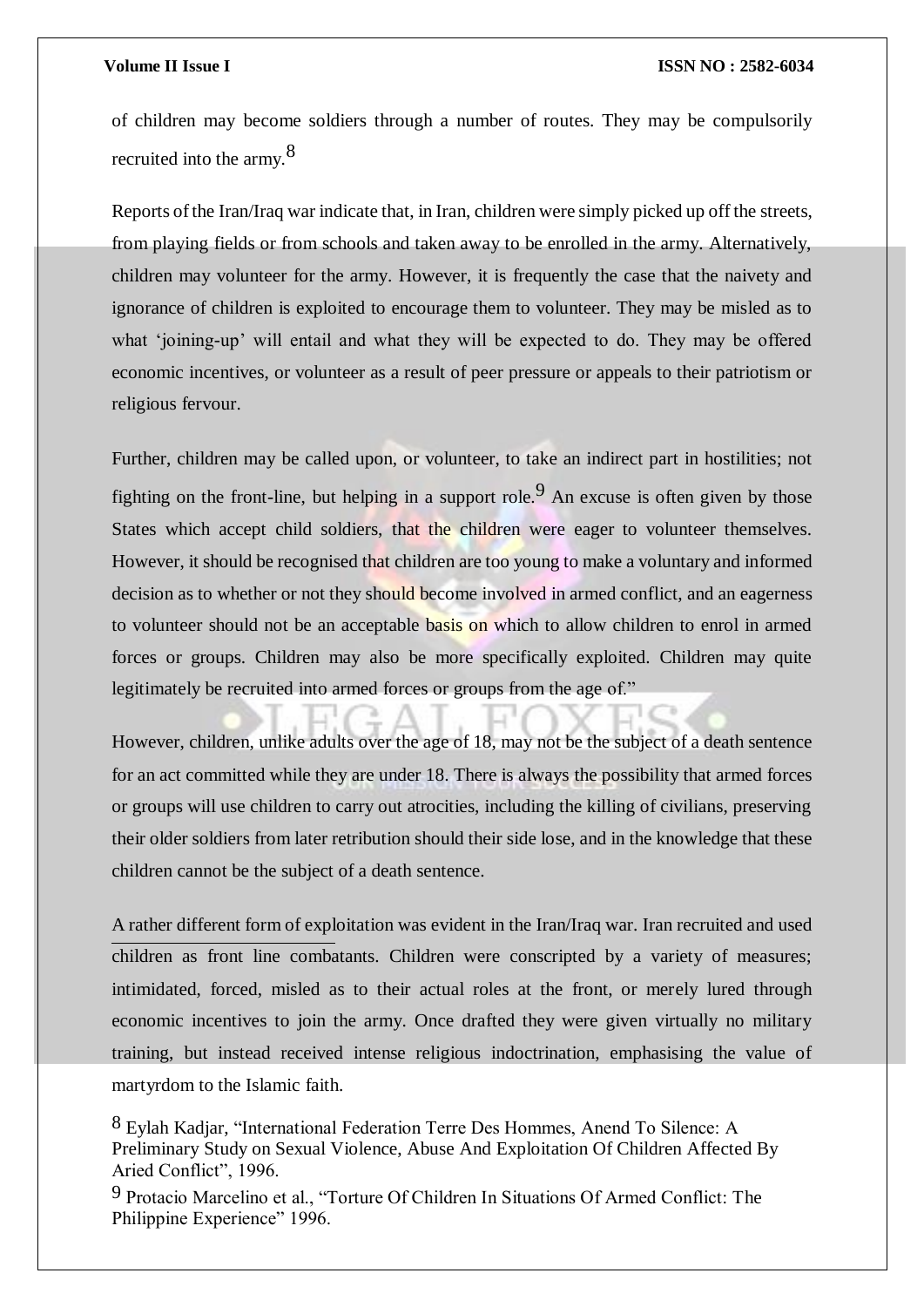These children were sent into minefields to clear mines for the advancing Iranian army, armed only with keys around their necks for opening the gates of heaven and wearing shirts on which was written the slogan 'I have the special permission of the Imam to enter Heaven'. The children were ordered to jump on the mines or hit them with a stick. Reports were given by eye-witnesses that the children were tied together in groups of about 20 to prevent them from running away.





"OUR MISSION YOUR SUCCESS"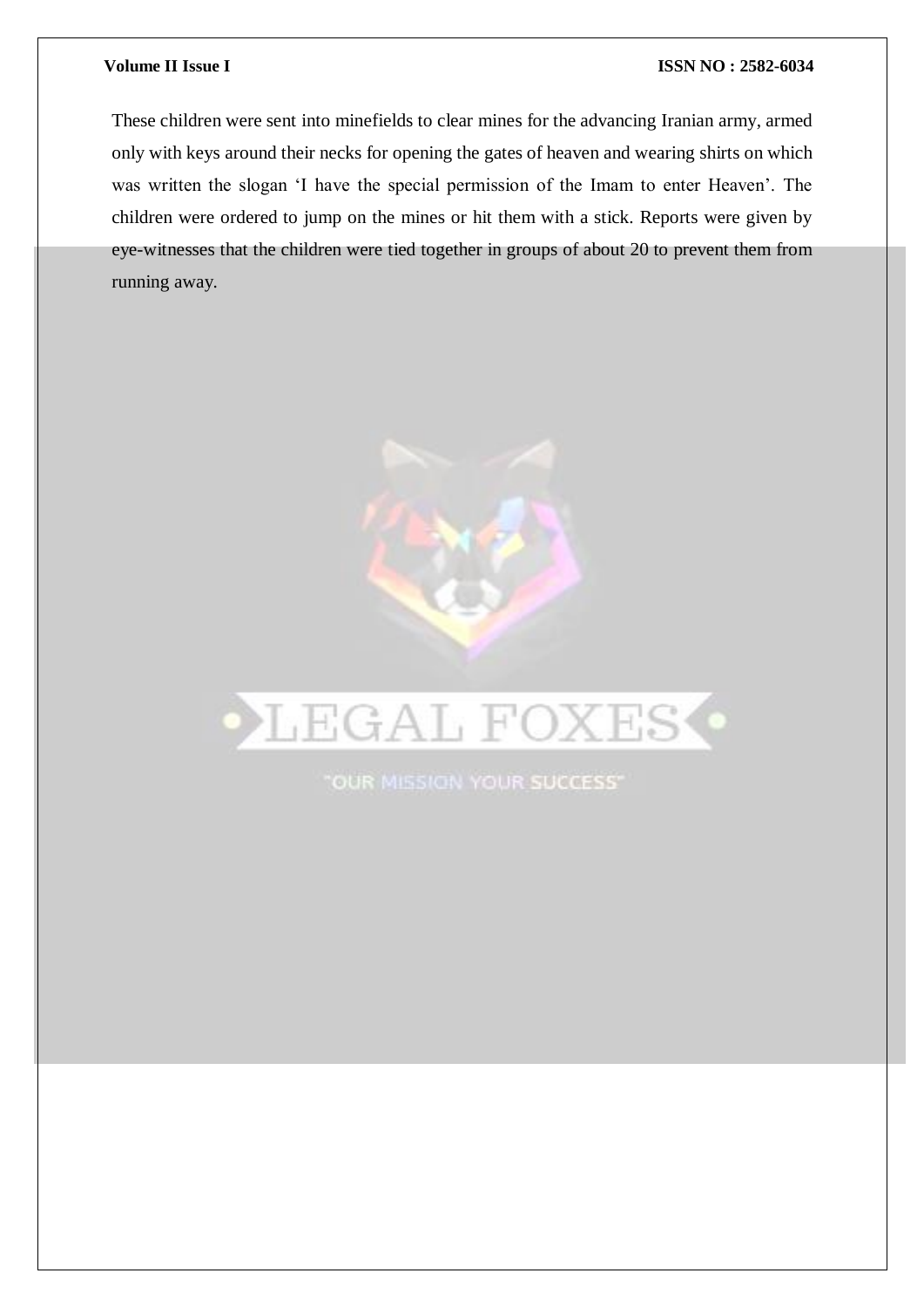## **CHAPTER 3: - INTERNATIONAL HUMANITARIAN LAW**

International law endeavours to change the characteristic brutality of war by giving rules of acceptable conduct to international actors. The laws endeavour to give "*direction with respect to the ethical limits of the activity of intensity in circumstances which most exclusively breed abundance*."

In the region of armed conflicts, the object of international law is essentially to ensure, and help, survivors of armed conflicts. Truly, extraordinary contemplations given to civilian people during armed conflicts have swarmed a wide range of warfare. Obviously civilian people, those people who hold non-soldier status, are dominatingly the ladies and kids who stay in the region of the conflict.<sup>10</sup> International law for all intents and purposes overlooks the particular protection of these groups.

Indeed, even amidst struggle, an accentuation must be set on humanitarian senses which adjust the select accentuation on military strategy.<sup>11</sup> Wartime regularly brings about a cognizant negligence of international humanitarian standards. The activity of sacred self-sufficiency frequently legitimizes harsh acts which subject the survivors of international conflicts to over the top severity. To restrict abnormalities from worthy standards of human conduct, the international network has made and affirmed different international bodies to give unbiased help with, and screen, international conflicts.

By systematizing the international guidelines which apply to warring countries, these bodies help to cultivate a "*atmosphere of international responsibility."* This atmosphere can't be constrained by any individual government, and powers all countries to perceive that their activities are dependent upon international remark and censure. The most genuine obstruction to the support of humanitarian law norms originates from the utilization in present day clashes of fundamentally guerrilla-style strategies.

These contentions are both international and inside in nature, yet numerous sovereign countries won't recognize the international parts of the contentions. Such a forswearing bars any international activity since local revolts are not dependent upon international intervention.<sup>12</sup>

<sup>10</sup> Cantrell, Civilian Protection, 11 Tax. INT'L L.J. 305, 316 (1976).<br>11 Demarest, "Updating the Geneva Convention: The 1977 Protocols", 1983, 16, 26.

<sup>12</sup> Mann, "The International Child Soldier", 1987, 36 Int'l & Comp. L.Q. 32, 34.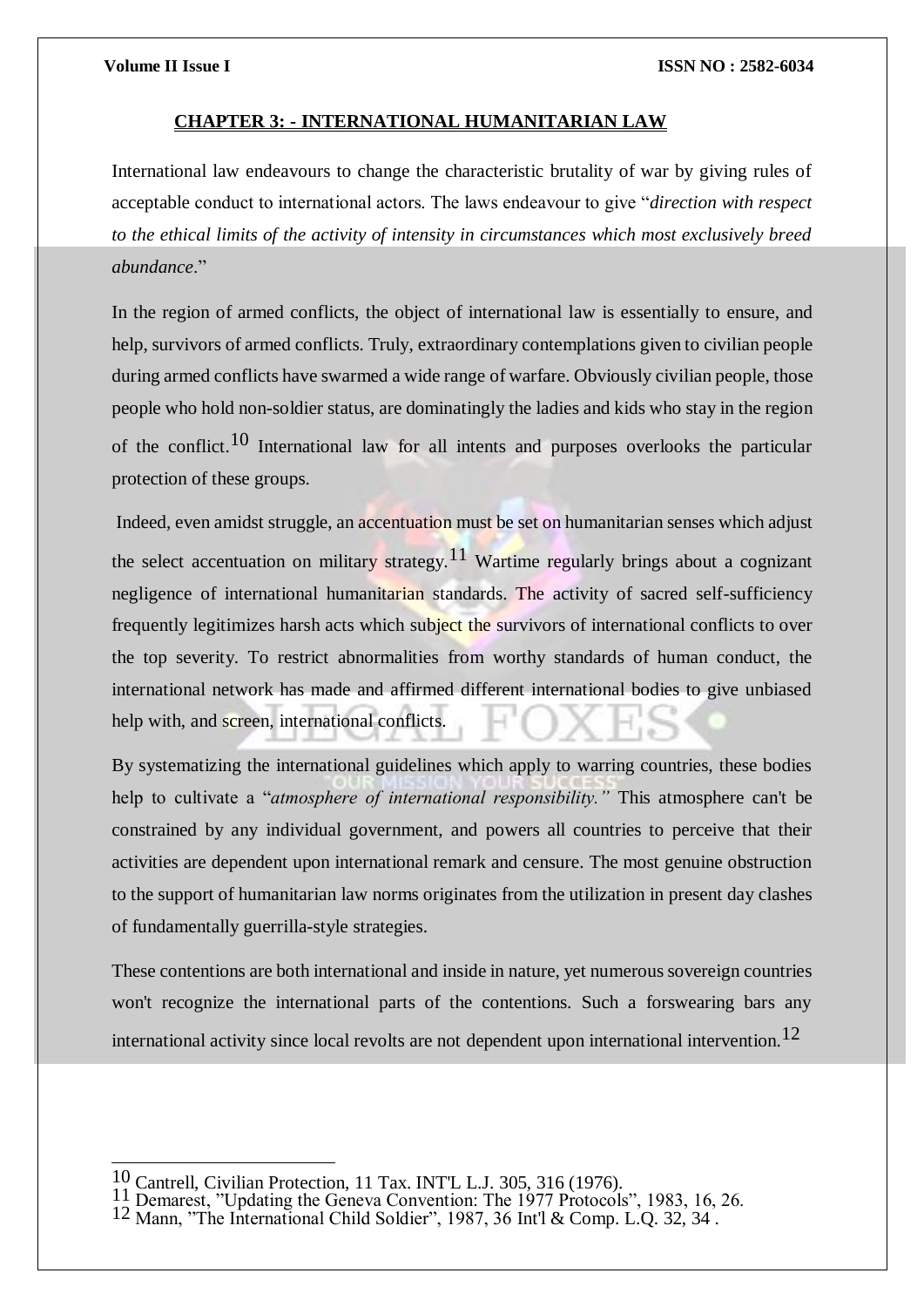The cognizant longing of the international network to secure children has its underlying foundations in customary non-warrior insurance, intended to ensure the honest civilian citizen populace, as expressed in the Geneva Convention of 1949.

The desire to ensure protection to children through international legitimate instruments rose during the 1970s, and was explicitly applied to children in the revisions to the Geneva Convention in the Protocols of 1977.<sup>13</sup> It was most as of late examined and adjusted in the International Diplomatic Conference of the Commission on Human Rights in 1986. The following conventions are working for the protection of children during an armed conflict or in the situation of war.

## **THE GENEVA CONVENTION OF 1949**

Article III of the Convention notes that *" victims in an armed conflict not of an international character deserve some protection*,"<sup>14</sup> but, this limited protection does not specifically or adequately protect them. This close interaction between guerrillas and civilians causes a "blending" of the two groups and makes identification of civilians difficult.15

Customarily, children were secured by cultural assumptions that they were non-warriors. The utilization of children as members by the Third Reich, and by underground developments battling the Nazis in the Second World War, were the main far reaching employments of children in battle in current conflicts. During the 1960s the customary absence of child inclusion in battle practically vanished. It is a result of this acceleration in the utilization of children during battle that Article III has gotten insufficient.

Article III's sweeping insurances are not, at this point adequate to shield children from their support in the new kinds of warfare. Article III was a trade-off between countries preferring supreme self-governance for inner debates and countries calling for uniform adherence to the international principles.

<sup>13</sup> Ramcharan S., "The Role of International Bodies in the Implementation and Enforcement of Humanitarian Law and Human Rights in Non-International Armed Conflicts", 1983, 33. REV. 99, 100.

Junood, "Additional Protocol II: History and Scope", 1983, 33 AM. U.L. REv. 29.

<sup>15</sup> Forsythee, "Legal Management of Internal War: The 1977 Protocol on Non-International Armed Conflict", 1978, 72 AM. J. INT'L L. 272.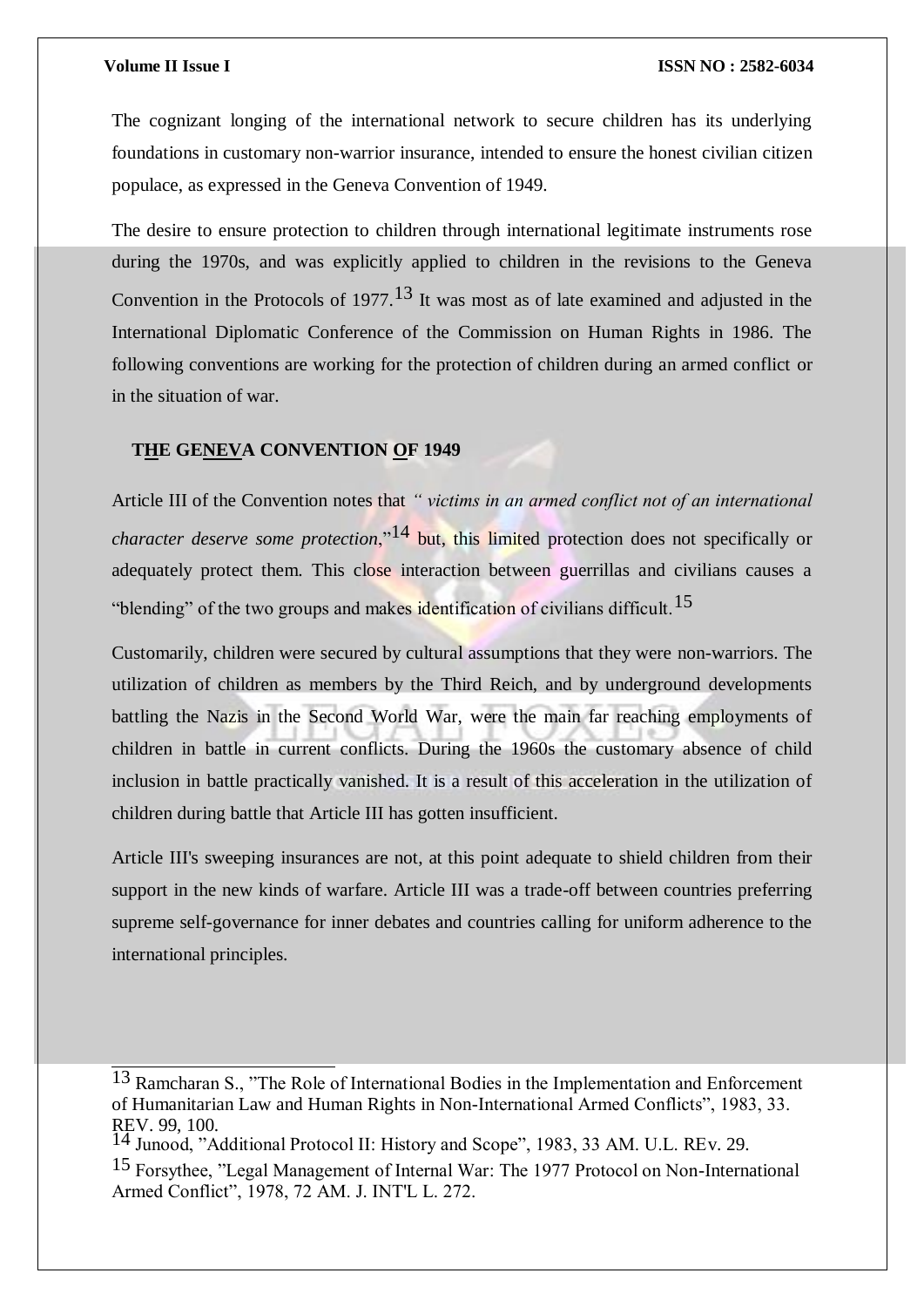## **THE TIME BETWEEN GENEVA CONVENTION AND 1977 PROTOCOLS**

With the reception of the Geneva Convention in 1949, the world arranged norms to secure war casualties. Limits put by sovereign countries on international organizations, for example, the U.N. and, the Red Cross, confine their capacity to help those casualties of inner conflicts.<sup>16</sup> The ICRC officially tended to the issue unexpectedly, at the 21st International Conference, when it recommended that extra guidelines identifying with non-international armed conflicts be embraced as a Protocol or a different, extra show. This recommendation followed an international discussion all through the 1960s with respect to the need to improve Article III and give more complete security to civilians. The issues natural in Article III caused worry among a significant number of the U.N. part states, and unexpectedly there was acknowledgment of the U. N's. inability to create instruments to secure adequately non-military personnel children.17

Expanded utilization of civilians by sporadic powers likewise legitimizes bringing down the effectively insignificant assurance of the non-military personnel populace. The non-military personnel function as a functioning warrior is clearly so inescapable with regards to presently don't permit legislative powers to assume that civilians are not included. The response of state troops to the checked increment in the utilization of civilians has been to decline to assume that any regular citizen bunch situated in regions constrained by the guerrilla powers are not belligerent.<sup>18</sup> This assumption of honesty has been perhaps the most grounded apparatus in the assurance of children. **OUR MISSION YOUR SUCCESS'** 

The underlying debate encompassing the 1977 Protocol originated from pressure applied by Third World countries to permit worldwide public freedom groups, which include most of radical powers in " *interior conflicts,"* to speak to themselves on the drafting panel. Such portrayal was passionately restricted by the U.S. what's more, Western European agents on the grounds that these groups didn't have the official status expected of partaking individuals. Any acknowledgment of the status of public freedom groups would warrant the portrayal of the conflicts where they were included as international and take into account the utilization of the Geneva Convention securities for civilians.

<sup>16</sup> M. Bothe, " New Rules for Victims of Armed Conflict", 1982, 477. 17 A. Roberts & R. Guards, supra note 16, at 477.

<sup>18</sup> M. Bothe," Article III and Protocol 11: Case Studies of Nigeria and El Salvador", 1982, 31 AM. U.L. REv. 899 (1982).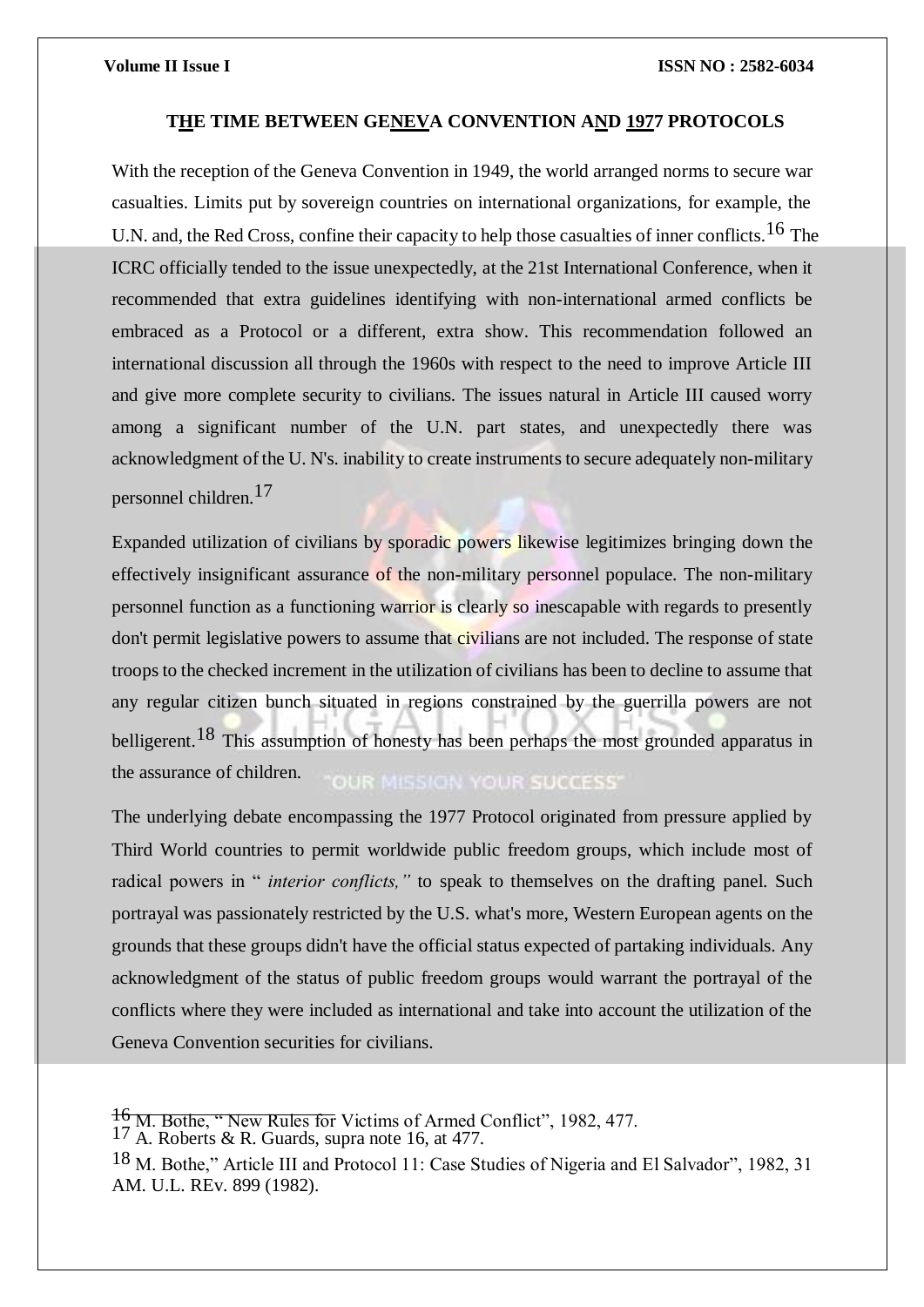## **RECENT ATTEMPTS TO ADVANCE INSTRUMENTS FOR CHILDREN I ARMED CONFLICTS**

The Protocols additionally come up short on a successful enforcement device. As of now, the only nation that has confirmed Protocol II and, on whose territory, an armed conflict is occurring is El Salvador at this stage neither one of the parties has perceived the immaterialness of Protocol II. Other international standards of lead give that the terms will be authorized by a policing power, either a discretionary request panel or the U.N. In the homegrown conflicts tended to by the Protocols, restrictions put on international mediation by homegrown laws supplant the Protocols.<sup>19</sup>

The absence of enforcement claims an expanding cost for war casualties. One of only perceived examples of a Protocol infringement against children was noted in the Islamic Republic of Iran by the U.N. in 1983. The Iranian activities were explicitly tended to in an uncommon report to the U.N. in 1983. The report referred to various examples where children had been utilized as warriors in the war against Iraq. This finding was additionally upheld by measurements on the quantity of Iranian children seized during battle and set in Iraqis detainees of-war camps.

Another issue perceived by the Conference members is the powerlessness of the international network to adequately screen adherence to the codified standards by the extremist groups. Without obviously separated territory or settlements, something profoundly uncommon in close quarters combat, the radical powers become hard to find and screen. Also, the "grassroots" nature of most uprisings fits close cooperation with civilians, along these lines duplicating the issues of recognizing genuine military focuses from regular citizen territories.20

The Conference arrangement utilized ambiguous language due to the hesitance of numerous legislatures to ensure those civilians helping rebel powers. Albeit one of the most vocal advocates of children's privileges, the ICRC, upholds the allowing of immunity for those civilians who are just in a roundabout way included, the last Conference proposition mirrors no understanding of immunity. Not the entirety of the ICRC concerns were overlooked.

The essential objective of the Conference was to totally ensure children associated with a conflict, independent of the inward or international nature of the conflict. Many concerned

<sup>19 &</sup>quot;Declaration on the Protection of Women and Children in Emergency and Armed Conflicts", 1984, G.A. Res. 3318, 39 U.N. GAOR at 307, U.N. Doc. A/AN.3/1982/SR1 15 20 Rachel S., "Child Soldiers Released in Sudan, Still No U.S. Action," 2001, Weekly Defence Monitor 5, No. 9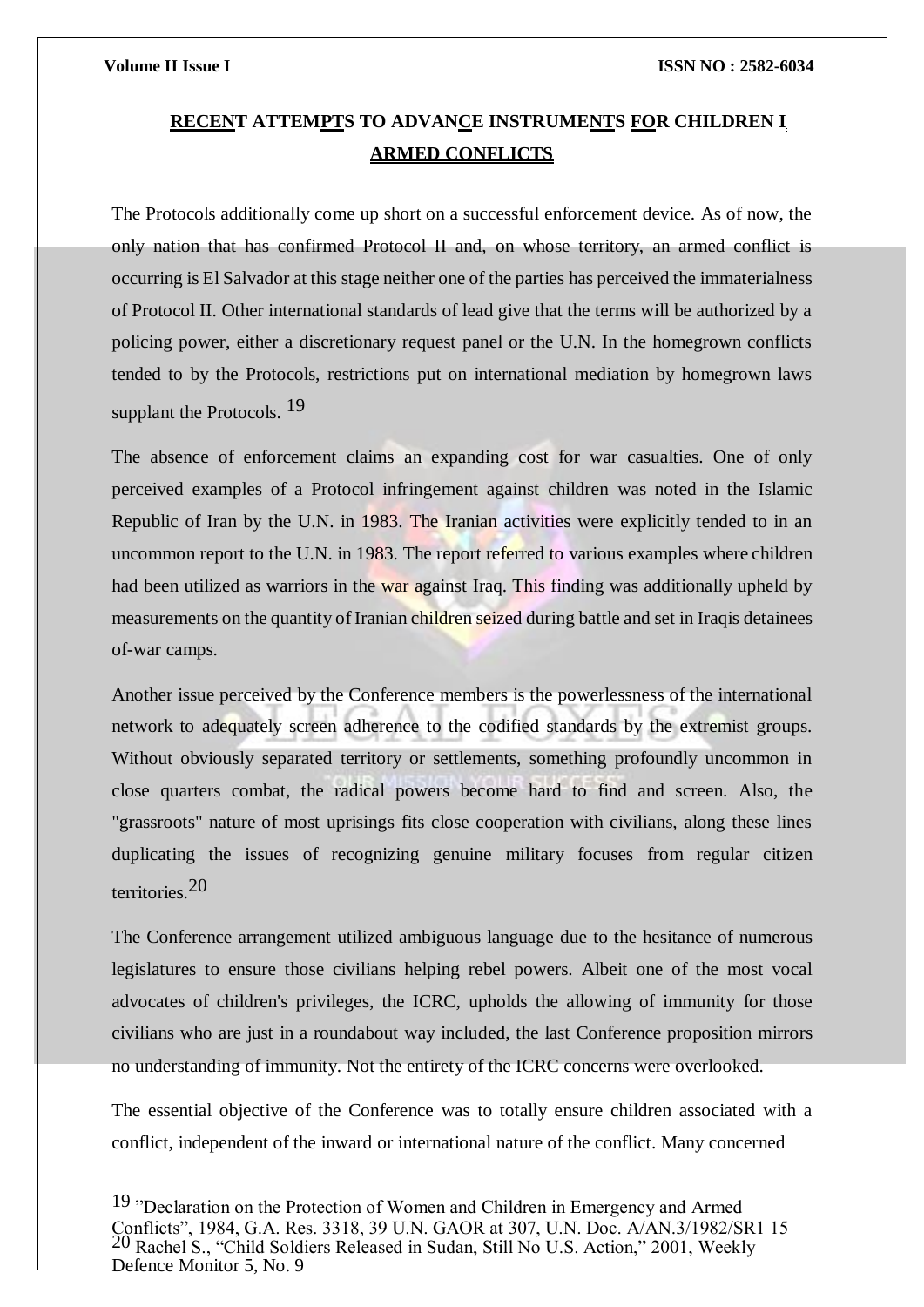defenders of children's privileges accept that systems to control international guide ought to be permitted to secure civilians in an armed conflict. Shockingly, these objectives were not accomplished in the 1949 Convention or in the 1977 Protocols.

The 1986 Conference instead of accomplished the objectives of securing children, essentially surrendered that obligation. The U.N. records from 1983 through 1986 recorded just three examples of child support in armed conflict the world over. While this figure looks empowering, all things considered, the absence of reported infractions comes from the absence of validated data, as opposed to the absence of genuine infringement.21





"OUR MISSION YOUR SUCCESS"

<sup>21</sup> J.McBeth, "Children of War," 2002.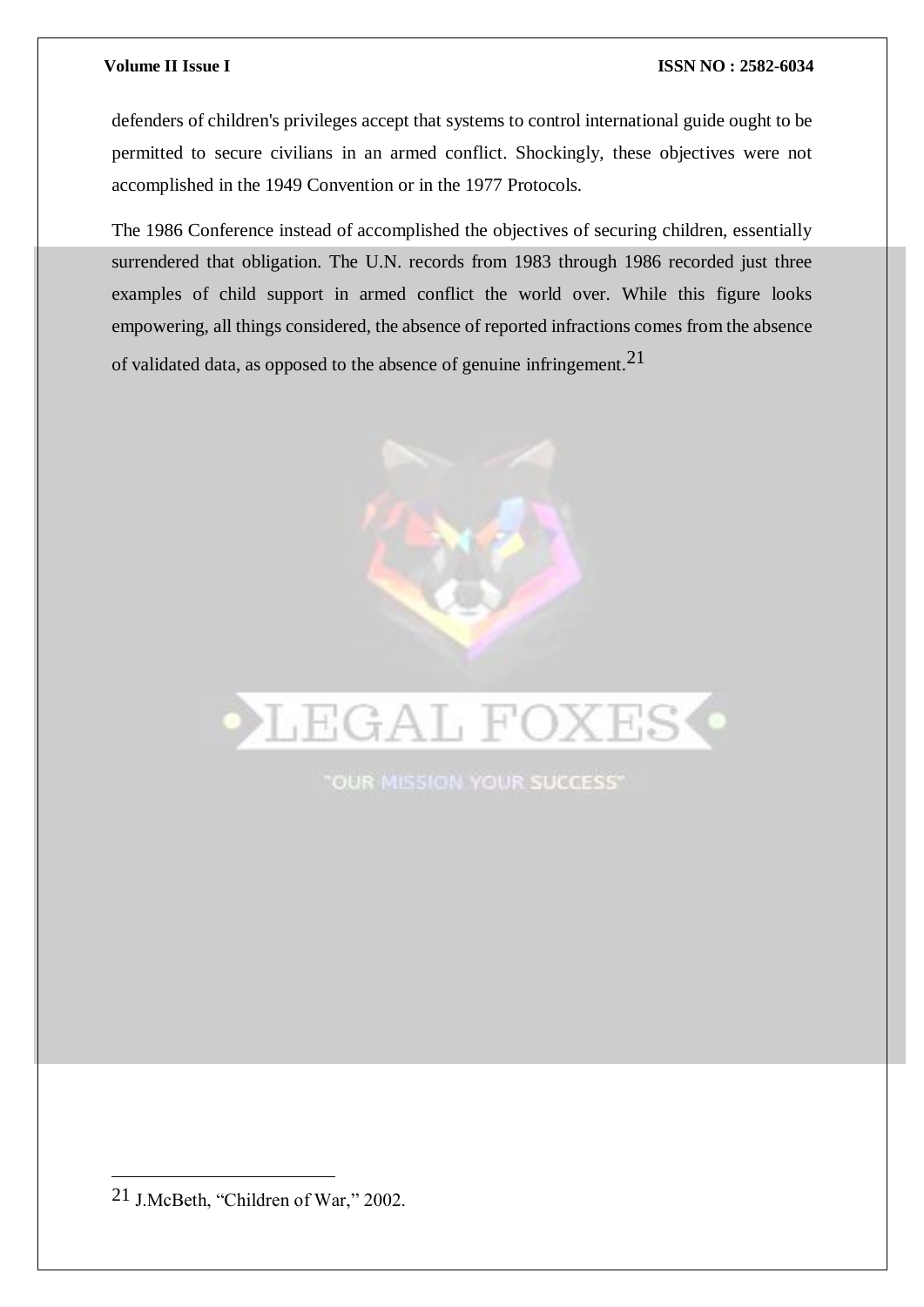## **CHAPTER 4: -IMPROVING THE PROTECTION AND CARE OF CHILDREN AFFECTED BY ARMED CONFLICT: A CHILD RIGHTS APPROACH**

Undoubtedly, the best protection for children in armed conflict is the prevention of armed conflict altogether. This remains a laudable but, unfortunately, rather unrealistic objective. "*Peace education*" is often vaunted as the long-term solution to organized violence, but research suggests that the effectiveness of peace education is disputed.

Furthermore, the fact that in some regions of the world it is impossible to talk of peace without addressing the concept of justice demonstrates how far we have to go before world peace can be more than a distant utopia. Given the reality of armed conflict as a constant feature of humankind's development, in order to improve the protection of children affected by armed conflict, we must seek rather to "*lighten the stone."22* For example, the most effective way to prevent malnutrition, is not to fly in supplies from three thousand miles away, but rather to prevent the displacement or the destruction of crops or fertile land that has provoked the food shortage. This requires the adoption of a preventive approach by tackling the heart of the problem-the means and methods of warfare.

## **TACKLING THE MEANS AND METHODS OF WARFARE**

Traditionally, interventions to assist war-affected populations primarily have sought to address the situation after acute disruption has occurred-to deliver relief to the refugee or displaced camp or to protect children separated from their parents. This is akin to shutting the stable door after the horse has bolted. If we are effectively to address both the direct and the consequent indirect impact of armed conflict on children, the international community must concentrate much more earnestly on preventative action-restraining the excesses of warring parties in their conduct of hostilities.<sup>23</sup> Furthermore, if we accept, as most do, that existing international standards-human rights and humanitarian law-are generally adequate to the task of protecting children, we must ask why they are palpably failing to do so in practice.

Firstly, all States must ratify the relevant international instruments. The CRC and the four Geneva Conventions of August 12, 1949, have almost universal adherence, but levels of

 $22$  Mazurana, Dyan, and Susan McKay, "Child Soldiers What about the Girls?" 2001, 57(5): 30.

<sup>23</sup> Maslen, Stuart. "The Use of Children as Soldiers: The Right to Kill and be Killed?", 2001, International Journal of Children's Rights 6(4): 445-451.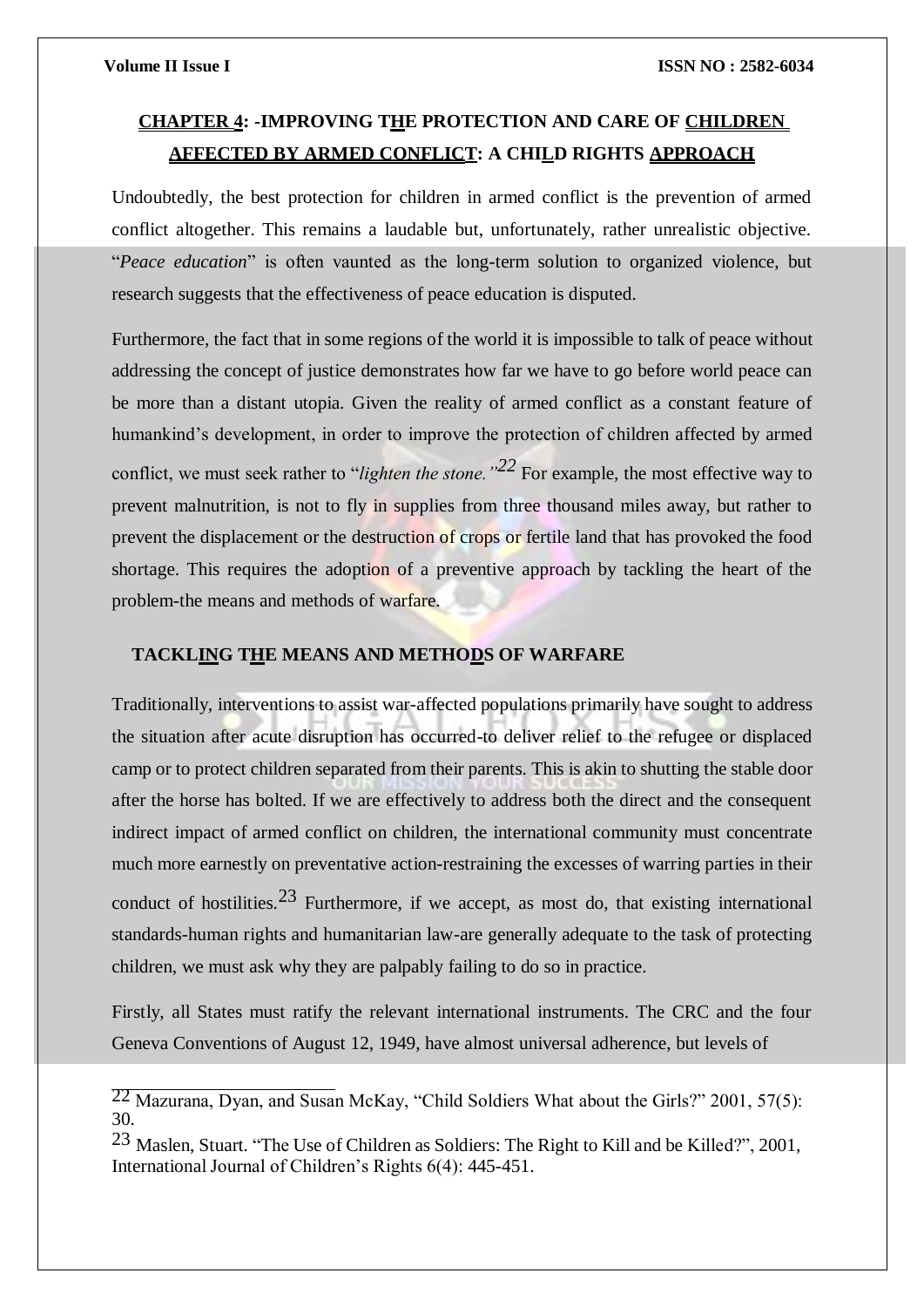ratification of many other relevant instruments, such as the 1984 Convention Against Torture or the 1977 Additional Protocols to the Geneva Conventions, lag far behind. Relevant provisions in all human rights and humanitarian law treaties must be incorporated into national legislation, especially provisions establishing extra-territorial jurisdiction to enable punishment of offenders present in different jurisdictions. There are, for example, States Parties to the Geneva Conventions, but of these, disappointingly few have adopted the laws necessary to comply with the requirement of compulsory universal jurisdiction for grave breaches of the Conventions.24 This means that if an alleged war criminal arrives in a country that has not taken the necessary legislative action, this alleged criminal might be able to escape prosecution or extradition.

Secondly, although entities other than States, such as nongovernmental armed forces, are unable formally to ratify or to accede to international treaties and conventions, these groups should be encouraged officially to declare their willingness to observe the requirements and obligations of these agreements, and more importantly, they should be held to full account for that observance. But simple adherence to international norms is, unfortunately, no guarantee that they will be respected. Since publicity is often an effective tool in education, wide dissemination of international norms must be undertaken.

Thirdly, all armed forces, including United Nations forces and other peacekeepers, must receive training that integrates the law governing children and their rights into pre deployment exercises. Theoretical discussions in front of a blackboard, for instance, are wholly inadequate to install appropriate reflexes into soldiers, and are sometimes considered by the participants as something of a sideshow-an administrative requirement that has little bearing on their operational activities. 25

Fourth, there is an urgent need for more effective monitoring of human rights and humanitarian law violations. Although NGOs such as Human Rights Watch and its Children's Rights Project are evolving into effective ad hoc monitoring bodies of the behaviour of both governmental and nongovernmental armed forces, more organizations should become involved, especially in the field of humanitarian law.<sup>26</sup> Complaints by NGOs, for example, have sometimes led to children forcibly recruited into armed forces being returned safely to their families.

<sup>24</sup> Mann, Howard. "International Law and the Child Soldier.", 1987, The International and Comparative Law Quarterly 36(1): 32-57.

 $\frac{25}{25}$  Machel, Graca. "Impact of Armed Conflict on Children." 1996.

<sup>26</sup> Kuper, Jenny, "Military Training and Children in Armed Conflict". 2008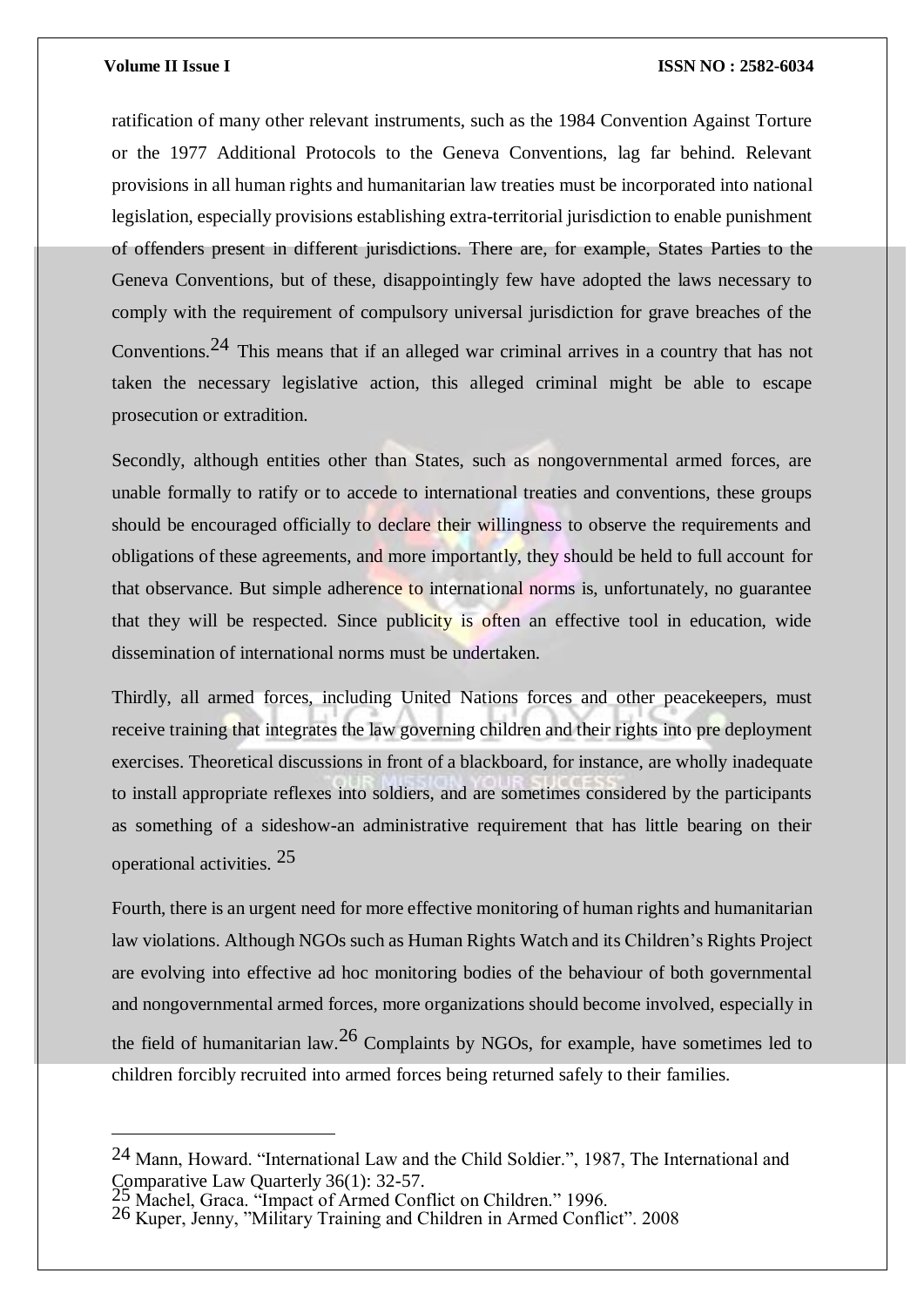The fifth prerequisite to improving protection for children affected by armed conflict is effective punishment of those who abuse children's rights and the rights of other civilians. Any efforts aiming to strengthen compliance with international human rights and humanitarian law will ultimately be unsuccessful as long as impunity is the norm. States and individuals must be held accountable for their acts and the acts of their subordinates. It is well known that impunity breeds further abuse. The legal measures needed to allow prosecution for grave breaches of the Geneva Conventions are mentioned above, but whether any such prosecution takes place depends ultimately on political will. This in turn is prompted by public opinion. To ensure effective punishment, an international war crimes tribunal is urgently needed, but it must be equipped with the tools to properly perform its job.

## **PROTECTION OF CHILDREN AT PARTICULAR RISK**

Relief and assistance should, of course, be given to all children without discrimination. But in situations of armed conflict, as in times of peace, certain groups or categories of children require special protection.

Despite apparent confusion in certain quarters, it is certain that the rape of girls and women is a war crime and, where there is a systematic and targeted pattern of persecution, a crime against humanity that should be punished as such. Where international peacekeepers are involved in sexual exploitation, they too should be punished. Defeating sexual discrimination in the provision of health and education services is inevitably a process rather than an act, but where that discrimination is institutionalized, for example with the Taliban in Afghanistan, humanitarian organizations should-as they have-refuse to assist until the problem is addressed.

To prevent the illegal recruitment of boys and girls into the armed forces, proper recruitment procedures should be established by all States. Implementing Article 7 of the CRC on registration after birth would help to ensure that recruitment of underage children does not continue to occur. To prevent children from volunteering for armed opposition forces, governments must ensure that their own forces do not violate human rights. As mentioned above, research has indicated that the primary reason for children volunteering to take part in hostilities against the government was less a desire for revenge and more a sense of personal or familial vulnerability arising from their own experiences of harassment by government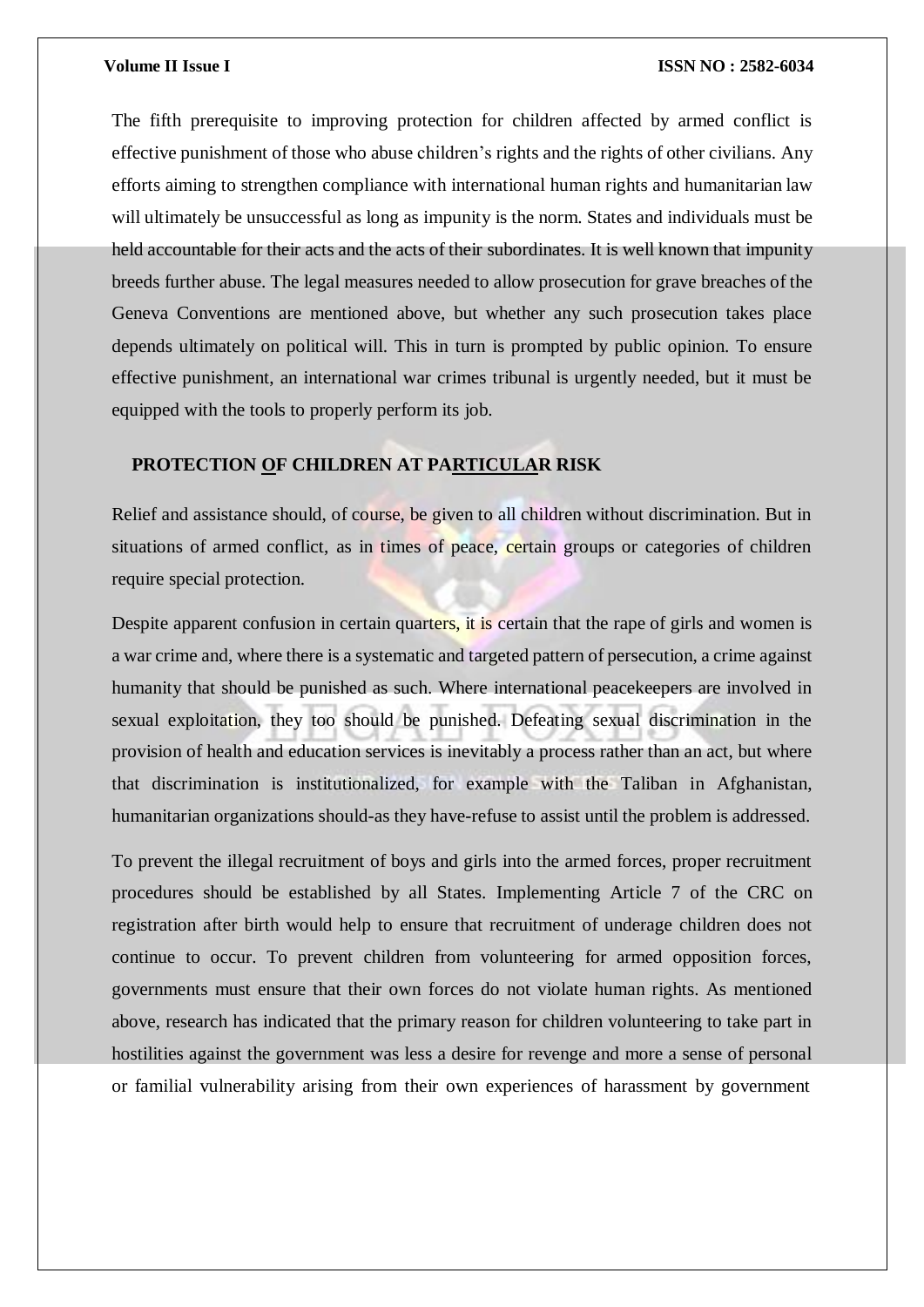armed forces.27 Also, education and opportunities for training and work will provide children with alternatives to combat and inducements for them to demobilize. In Mozambique, for instance, former child soldiers held in transit camps rioted in order to receive the demobilization package being offered to their adult colleagues.

The United Nations initiated a humanitarian assistance program for internally displaced persons in Chechnya in January 1995, following an invitation from the Russian Federation. The invitation, however, was limited to protection and assistance to civilians displaced to territories in the Russian Federation neighbouring Chechnya, and not to those displaced within Chechnya itself. An independent consultant who entered the area found that one of the most serious health concerns was the lack of immunization. As a result, childhood diseases such as polio, diphtheria and measles have reappeared in the region, although not in epidemic proportions.28 Refugee children have seen many initiatives in their favour over the last few years, but much more needs to be done.

In a report to the U.N. Study on the Impact of Armed Conflict on Children, UNHCR made a series of recommendations on how to improve the situation of refugee children. These included more systematic training of staff in the protection and care of refugee children, specific childfocused needs assessments, an integrated multisectoral approach to assistance activities, the use of evacuation only as a last resort, and priority to be given to reunification of children separated from their parents. UNHCR emphasized that rights to health services, education, and appropriate documentation under the CRC are fully applicable to refugee children.

Once the conflict is over, it is of course desirable that displaced populations should return, if possible, to their former homes. Repatriation and return should, however, be voluntary. The sight of numbers of child asylum-seekers whose claims have failed being forcibly loaded onto airplanes in the dead of night is one that should rightly shock our consciences. The other principle durable solution recognized by UNHCR is assimilation into new national communities. This may involve local integration in the country of asylum or resettlement in a third State.

<sup>27</sup> Francis, David J. "Paper Protection' Mechanisms: Child Soldiers and the International Protection of Children in Africa's Conflict Zones." , 2007, Journal of Modern African Studies 45(2): 207- 231.

<sup>28</sup> Hrair B., Covcas Center For Law & Conflict Resolution, "Armed Conflict In Chechnya: Its Impact On Children", 1995.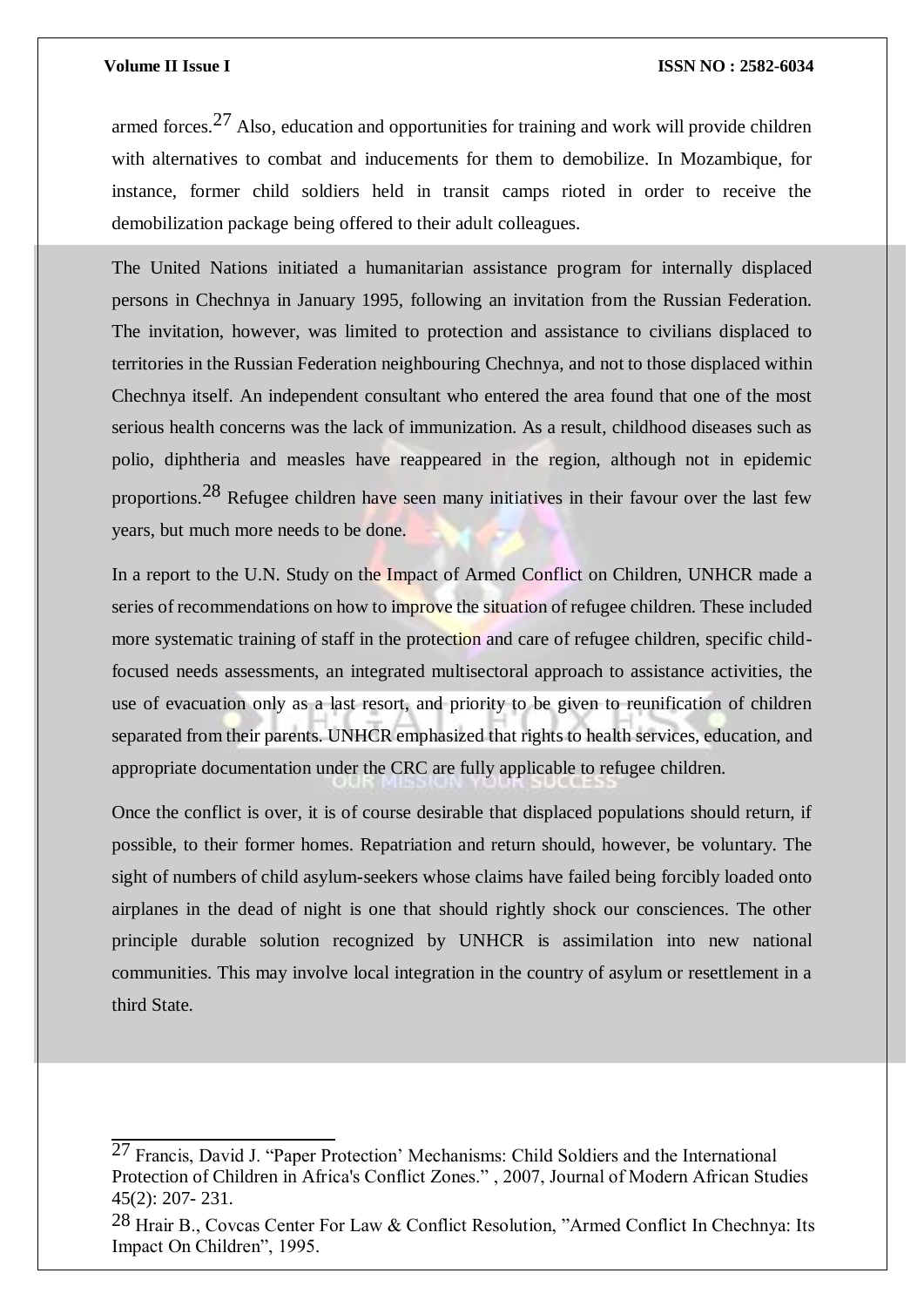## **ADDRESSING THE IMPACT ON SURVIVAL AND DEVELOPMENT OF ALL CHILDREN AFFECTED BY ARMED CONFLICT**

The child's right to development is one of the central pillars of the CRC. States Parties to the CRC are obliged to ensure "*to the maximum extent possible*" the survival and development of the child. They are also required to take all feasible measures to ensure protection and care of children who are affected by an armed conflict. All children involved in armed conflict are affected by it in one way or another, but the consequences are not necessarily irreversible, nor are they necessarily permanent. The first step to assisting children is understanding how, in their particular social, economic, and cultural context, armed conflict has affected them. The second step is doing something about it.

Improving the speed and quality of assistance and relief to children affected by armed conflict is of obvious importance. Increasingly, however, organizations are realizing that service delivery and advocacy for children's rights are of substantial benefit, especially in the long term. A child imprisoned in the course of an armed conflict, for example, does not need just food and water, he or she needs legal advice and representation. In particular, under the CRC, children "capable of forming" their own views have a right to be consulted in all matters affecting them. Interventions should be designed to sustain families and communities, not usurp their roles and create dependency. This demands that the family and community be closely involved in the design and implementation of programs and strategies.

The CRC also recognizes the "*special needs of a disabled child,"* which include effective access to education, training, health care services, rehabilitation services, preparation for employment, and recreation opportunities. Vocational training plays an important part in the rehabilitation of children affected by armed conflict, but has all too often been neglected. Recognizing this gap, the International Labour Organization has embarked on a two-year Action Programme for Skills Training in Countries Emerging from Armed Conflict to develop appropriate program guidelines.<sup>29</sup> The initiative includes components on women, children and youth, and the disabled.

Article 39 of the CRC is an important innovation in human rights law. It provides that a child victim of armed conflict has the right to physical and psychological recovery and social reintegration "*in an environment which fosters the health, self-respect and dignity of the*

<sup>29</sup> Boyden & Ryder, supra note 3.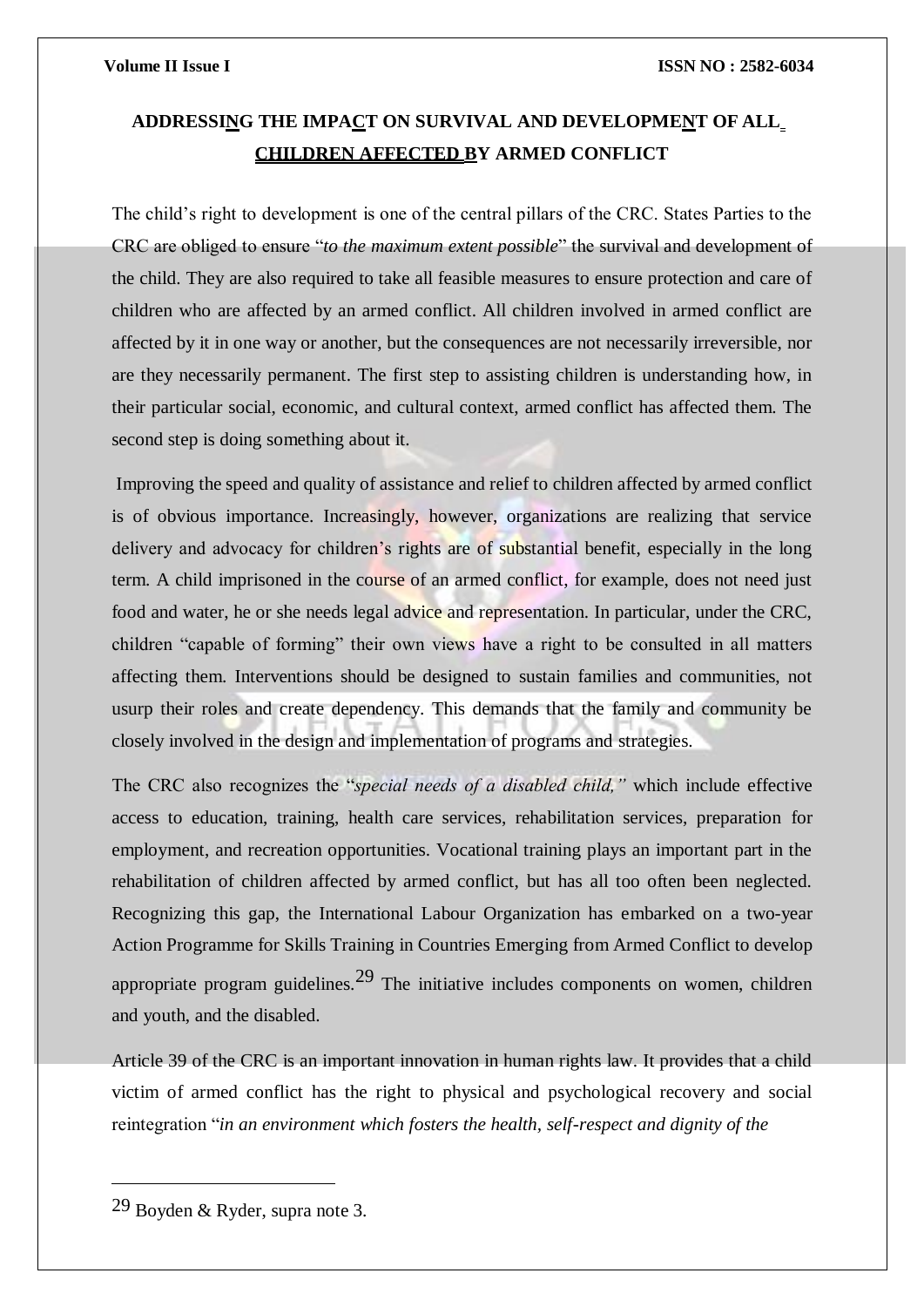*child."*30 The issue of psychosocial assistance in recent years has achieved greater international prominence. The argument that the war is over for children once a peace agreement is signed has always been specious. Increasingly, organizations are including a psychosocial component to their relief and assistance programs.. In a review of its psychosocial programs for children affected by displacement and armed conflict, the Save the Children Alliance, an international network of national NGOs, identified the following seven principles that should guide interventions:

- $\Box$  Apply a long-term viewpoint that joins psycho-social prosperity of children;
- Embrace a network-based methodology that empowers self-improvement and expands on neighbourhood culture, real factors and view of child advancement;
- $\Box$  Advance typical family and regular day to day existence in order to fortify a child's characteristic strength;
- $\Box$  Zero in on essential consideration and anticipation of additional damage in the recuperating of children's mental injuries;
- $\Box$  Offer help just as preparing for personnel who care for children;
- $\Box$  Guarantee lucidity on moral issues so as to secure childhood;
- □ Advocate children's rights.



"OUR MISSION YOUR SUCCESS"

<sup>30</sup> CRC, Art. 39,28 I.L.M. at 1470.